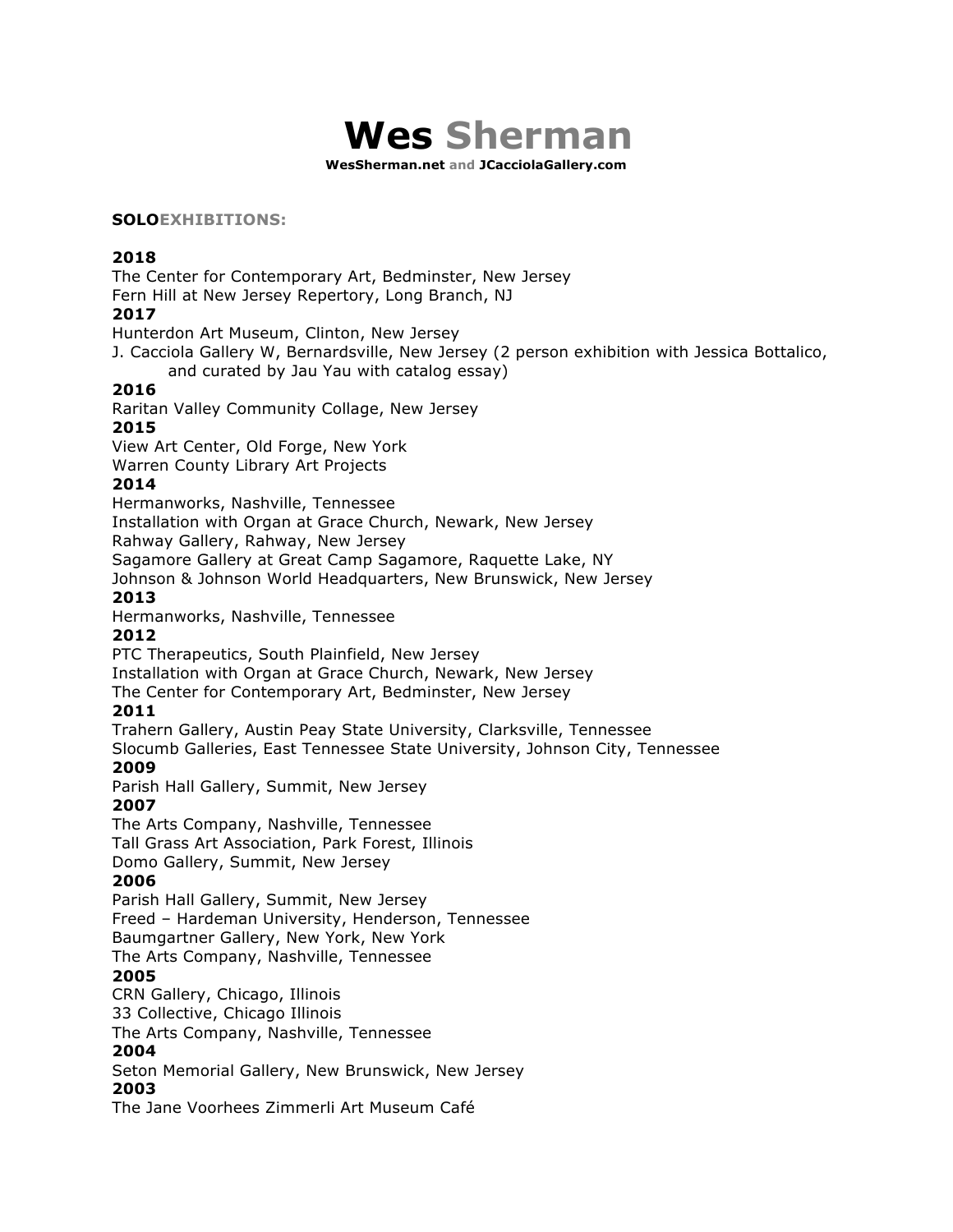Hammond Substation #9, Hammond, Indiana **2002**

Calumet College of St. Joseph, East Chicago, Illinois Salon 101, Muster, Indiana Valparaiso University, Valparaiso, Indiana

Clean, Well Lighted Place, Flemington, New Jersey

# **1998**

Bongo Java Coffee House, Nashville, Tennessee Word Publishing, Nashville, Tennessee

# **1997**

Dickson County Public Library, Dickson, Tennessee

Hickman County Public Library, Centerville, Tennessee **1995**

The Law Office of N. Countney Hollins, Nashville, Tennessee The Art Store, Nashville, Tennessee

# **GROUPEXHIBITIONS:**

# **2018**

Raritan Valley College, Branchburg, New Jersey Brookdale Collage, Lincroft, New Jersey

# **2017**

The Center for Contemporary Art, Bedminster, New Jersey

Raritan Valley College, Branchburg, New Jersey

# **2016**

Noyes Museum, Oceanville, New Jersey: Grand Vista (curator Danielle Wolfrum) J. Cacciola Gallery W, Bernardsville, New Jersey

# **2015**

William Patterson University, Wayne, New Jersey Raritan Valley College, Branchburg, New Jersey

Brookdale Collage, Lincroft, New Jersey

# **2014**

Mikhail Zakin Gallery (The Art School at Old Church), Demarest, New Jersey **2013**

Alfa Art Gallery, New Brunswick, New Jersey

The Center for Contemporary Art, Bedminster, New Jersey

Raritan Valley College, Branchburg, New Jersey

Brookdale College, Lincroft, New Jersey

Gallery at 14 Maple, Morris Arts, Morristown, New Jersey: Rites of Spring

# **2012**

Studio 25, Red Bank, New Jersey

Noyes Musuem of Art, Oceanville, New Jersey

Art Guild New Jersey, Rahway, New Jersey

Raritan Valley College, Branchburg, New Jersey

The Center for Contemporary Art, Bedminster, New Jersey

# **2011**

John C. Hutcheson Gallery, Lipscomb University, Nashville, Tennessee: HUMUS: A three person show, with Gary Stephan and Judy Simonian

Alfa Art Gallery, New Brunswick, New Jersey (October): A three person show, with Marsha Goldberg and Larry McKim

Visual Art Center of New Jersey, Summit, New Jersey

Alfa Art Gallery, New Brunswick, New Jersey (March)

Raritan Valley College, Branchburg, New Jersey

# **2010**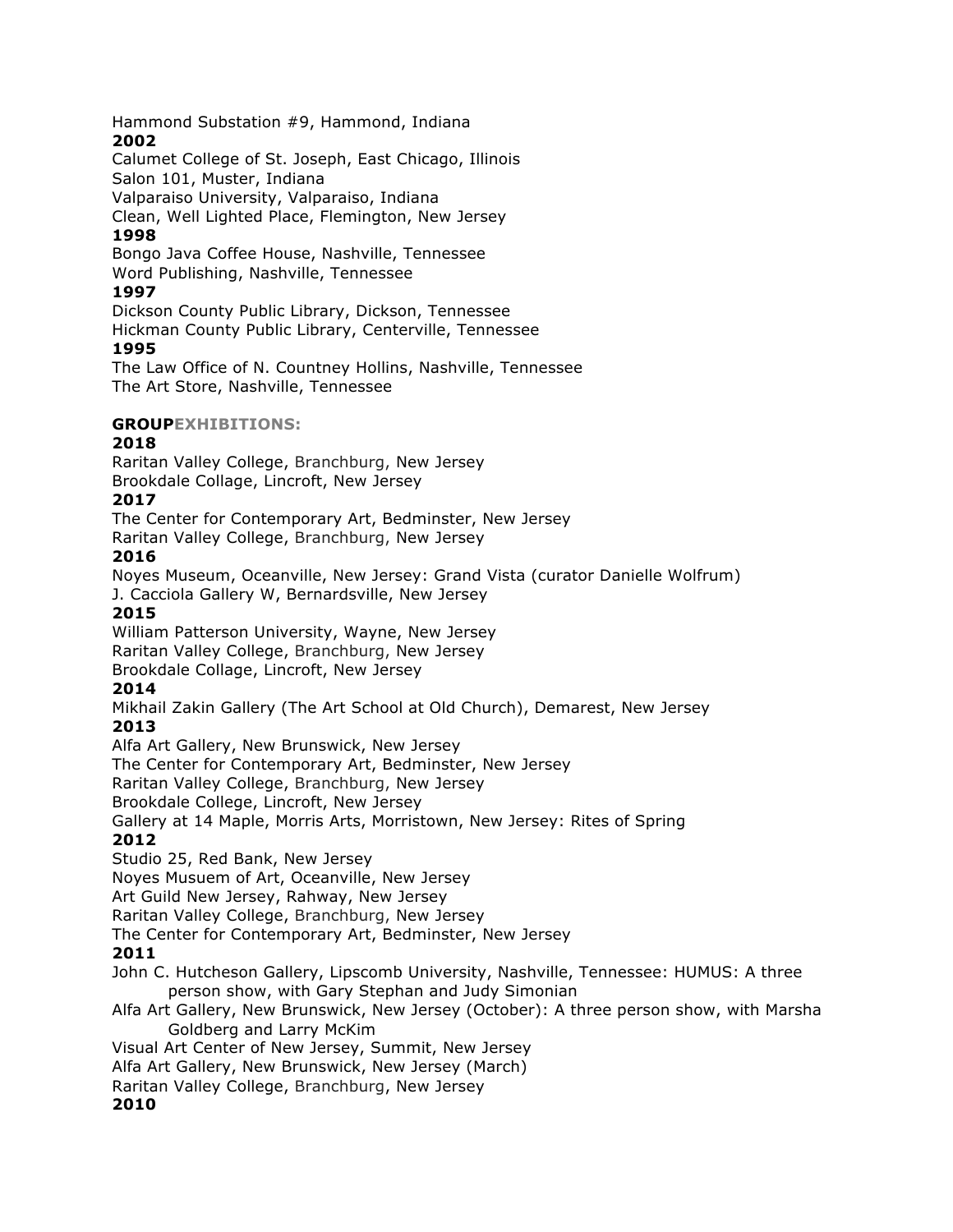The Monmouth Museum, Lincroft, New Jersey Groundswell Community Mural Project, Brooklyn, New York John C. Hutcheson Gallery, Lipscomb University, Nashville, Tennessee Alfa Art Gallery, New Brunswick, New Jersey Raritan Valley College, Branchburg, New Jersey **2009** Trahern Gallery, Austin Peay State University, Clarksville, Tennessee Jettison: New Ideas in Abstraction Rabbet Gallery, New Brunswick, New Jersey Naught and Nice Arts Guild of Rahway, Rahway, New Jersey Undercover: Disguise & Deception in (some) Contemporary Art Curator: Donna Gustafson Brookdale College, Lincroft, New Jersey Raritan Valley College, Branchburg, New Jersey **2008** VAPA Gallery, Raritan Valley College, Somerville, New Jersey Accola Contemporary, New York, New York Raritan Valley College, Branchburg, New Jersey 65Grand Gallery, Chicago, Illinois **2007** Raritan Valley College, Branchburg, New Jersey Baumgartner Gallery, New York, New York Domo Gallery, Summit, New Jersey The Arts Company, Nashville, Tennessee **2006** Baumgartner Gallery, New York, New York Visual Arts Center of New Jersey, Summit, New Jersey Domo Gallery, Summit, New Jersey Brookdale College, Lincroft, New Jersey Raritan Valley College, Branchburg, New Jersey **2005** Domo Gallery, Summit, New Jersey (Including–Lasker, Nozkowski & Stephan) Baumgartner Gallery, New York, New York Hunterdon Museum of Art, Clinton, New Jersey Domo Gallery, Summit, New Jersey Brookdale College, Lincroft, New Jersey Raritan Valley College, Branchburg, New Jersey **2004** CRN Gallery, Chicago, Illinois Aguirre Duron Gallery, Chicago, Illinois Anne Reid Gallery, Princeton, New Jersey Geoff Young Gallery, Great Barrington, Massachusetts The Arts Gallery, Nashville, Tennessee Raritan Valley College, Branchburg, New Jersey **2003** Galerie Lelong, New York, New York Zeitgeist Gallery, Nashville, Tennessee Union Street Gallery, Chicago Heights, Chicago, Illinois Bill Maynes Gallery, New York, New York Rutgers University, Mason Gross Gallery, New Brunswick, New Jersey Hunter University, Time Square Gallery, New York, New York **2002**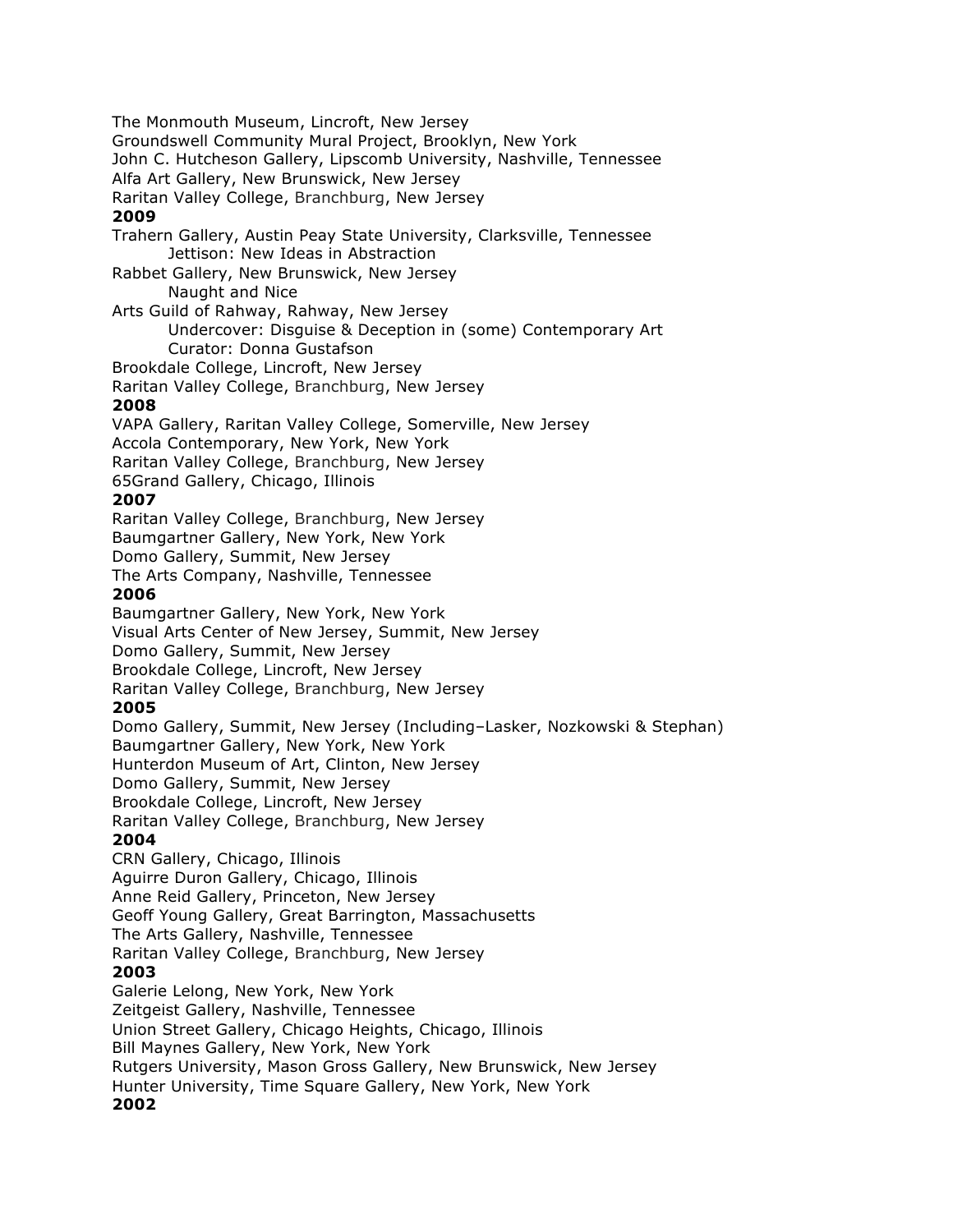Fugitive Art Center, Nashville, Tennessee Sperone Westwater Gallery, New York, New York Rutgers University, Mason Gross Gallery, New Brunswick, New Jersey **2001**

Sara Meltzer Gallery, New York, New York The Green Tie Affair, The Environmental Council, Nashville, Tennessee Rutgers University, Mason Gross Gallery, New Brunswick, New Jersey Prestige Fine Arts Gallery, Nashville, Tennessee

# **2000**

Lipscomb University, Nashville, Tennessee Zeitgeist Gallery, Nashville, Tennessee The Green Tie Affair, The Environmental Council, Nashville, Tennessee Prestige Fine Arts Gallery, Nashville, Tennessee

## **1999**

Watkins School of Art, Nashville, Tennessee The Arts Company, Nashville, Tennessee Prestige Fine Arts Gallery, Nashville, Tennessee

## **1998**

The Jewish Community Center, Nashville, Tennessee Celebration '98 Centennial Art Center, Nashville, Tennessee Outside the Lines, Nashville, Tennessee East Hickman Art Show, Centerville, Tennessee

Prestige Fine Arts Gallery, Nashville, Tennessee

#### **1997**

Tennessee Art League, Nashville, Tennessee **1996**

Central South Art Exhibition, The Parthenon – Centennial Park, Nashville, Tennessee, Juried by W. A. Herring

Tennessee Art League, Nashville, Tennessee The Collector's Gallery, Nashville, Tennessee

# **Curator&Juror**

# **2017**

- Synthesizing Nature, co curated with Cory E. Card (exhibited at View [Old Forge, NY] and The Center for Contemporary Art [Bedminster, NJ])

-Last First Dance: Lucas Kelley at The Center for Contemporary Art (Bedminster, NJ) **2016**

- Nature: art originating with ideas from nature. (Katrina Bello, Jessica Demcsak, Jason Middlebrook, Naomi Reis, and Ben Suga)

# **2015**

- Plus One: painters inviting another artist to pair up like a diptych. (Suzanne Joelson + Harry Roseman; Valeri Larko + Jane Dickson; Tom MGlynn + Jim Osman; Darren McManus + Trygve Faste; Ilse Murdock + James Benjamin Franklin; Sylvia Plimack Mangold + Catherine Murphy; Hanneline Rogeberg + Suzanne McClelland; Terry Thacker + Matt Christy) September 11 – October 24, The Center for Contemporary Art, Bedminster, NJ

- Watchung Arts Center Juror for Members Group show.

- Jay Sullivan: The Emotional Core of Objects, April 6 – May 23, The Center for Contemporary Art, Bedminster, NJ

# **2014**

- Soft: Elisa D'Arrigo, Jeff Hand, Derick Melander, and Lucy White, March 31 – May 31, The Center for Contemporary Art, Bedminster, NJ

- Juror 25<sup>th</sup> Annual NJ Small Works Show, Mikhail Zakin Gallery, May 19 - June 6, The Art School at Old Church, Demarest, NJ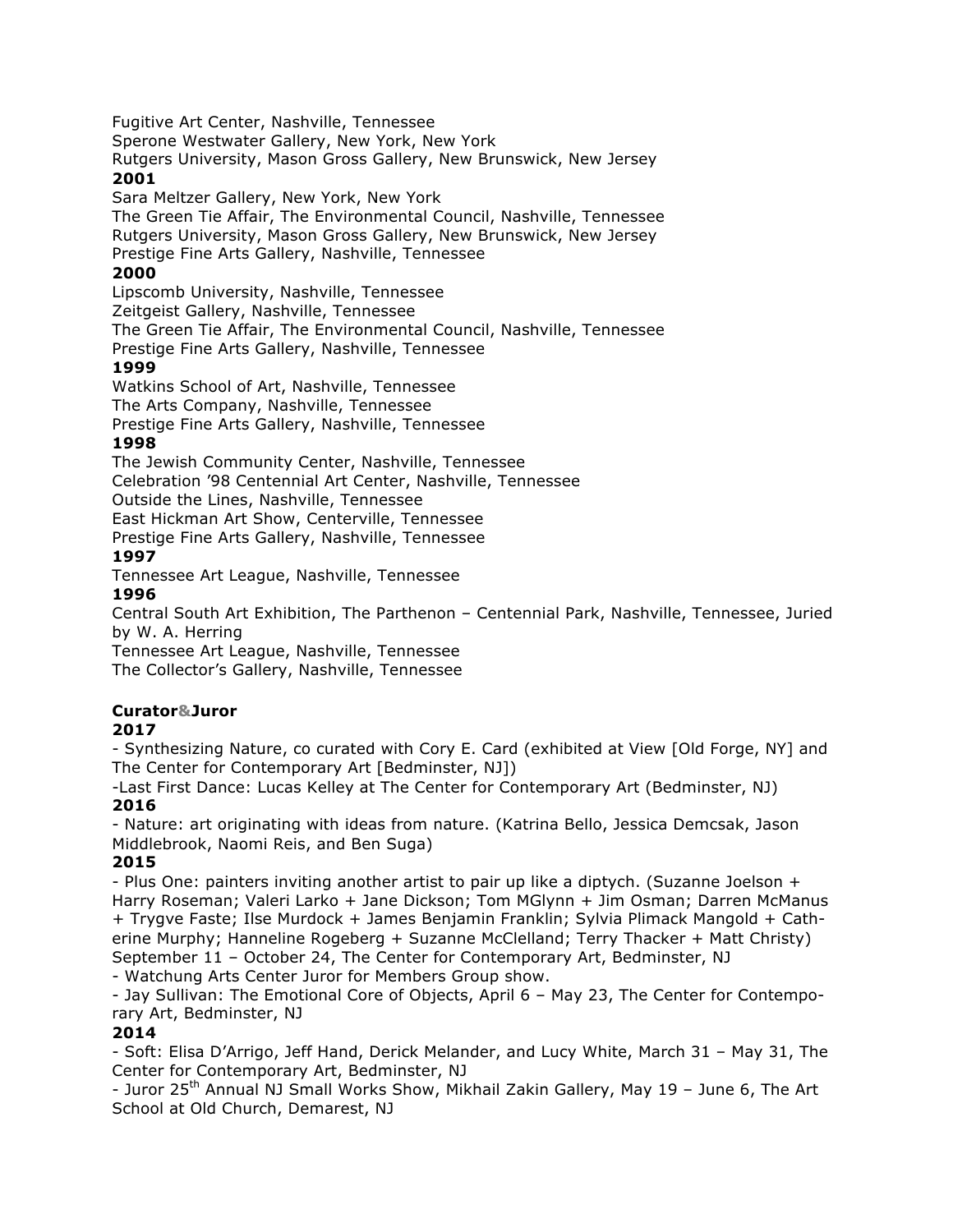# **2013**

- Rudolph Serra: Ceramics, April 5 – June 8, The Center for Contemporary Art, Bedminster, NJ

- Martha Clippinger: Odds and Ends, April 5 – June 8, The Center for Contemporary Art, Bedminster, NJ

## **VISITINGARTIST:**

## **2018**

Zimmerli Art Museum, New Brunswick, New Jersey

## **2015**

Zimmerli Art Museum, New Brunswick, New Jersey (Slide Jam)

## **2014**

Cheekwood Museum, Nashville, Tennessee

## **2012**

Rutgers University, New Brunswick, New Jersey

#### **2011**

Lipscomb University, Nashville, Tennessee

Austin Peay State University, Clarksville, Tennessee

#### **2010**

Temple University, Tyler School of Art, Philadelphia, Pennsylvania

Brookdale Community College, Lincroft, New Jersey

## **2007**

Watkins College of Art & Design, Nashville, Tennessee **2006**

Freed – Hardeman University, Henderson, Tennessee **2005**

Hunterdon Contemporary Art Museum, Clinton, New Jersey

# **2004**

Pennsylvania Academy of Fine Arts, Philadelphia, Pennsylvania

#### **2002**

Calumet College, East Chicago, Illinois

# **HONORS:**

#### **2018**

Sponsored by Guerrilla Painter and Judson's Art Outfitters (2018 – present) LaPorte, CO **2016**

Representation with J Cacciola Gallery W (2016 – present) Bernardsville, NJ

# **2013**

Representation with Hermanworks (2013 – present) Nashville, TN

# **2011**

Fellowship for Painting, New Jersey State Council on the Arts

New Brunswick, New Jersey Art Salon best of Show

#### **2009**

National Academy Museum 185 Annual: Invitational Exhibition of Contemporary American Art, New York, New York - Nomination

# **2005**

The Louis Comfort Tiffany Foundation, New York, New York – Nomination

#### **2003**

The Space Program of the Marie Walsh Sharpe Art Foundation, New York, New York – Alternate

Andrew W. Mellon Colloquium, Jane Voorhees Zimmerli Art Museum, New Brunswick, New Jersey

#### **2002**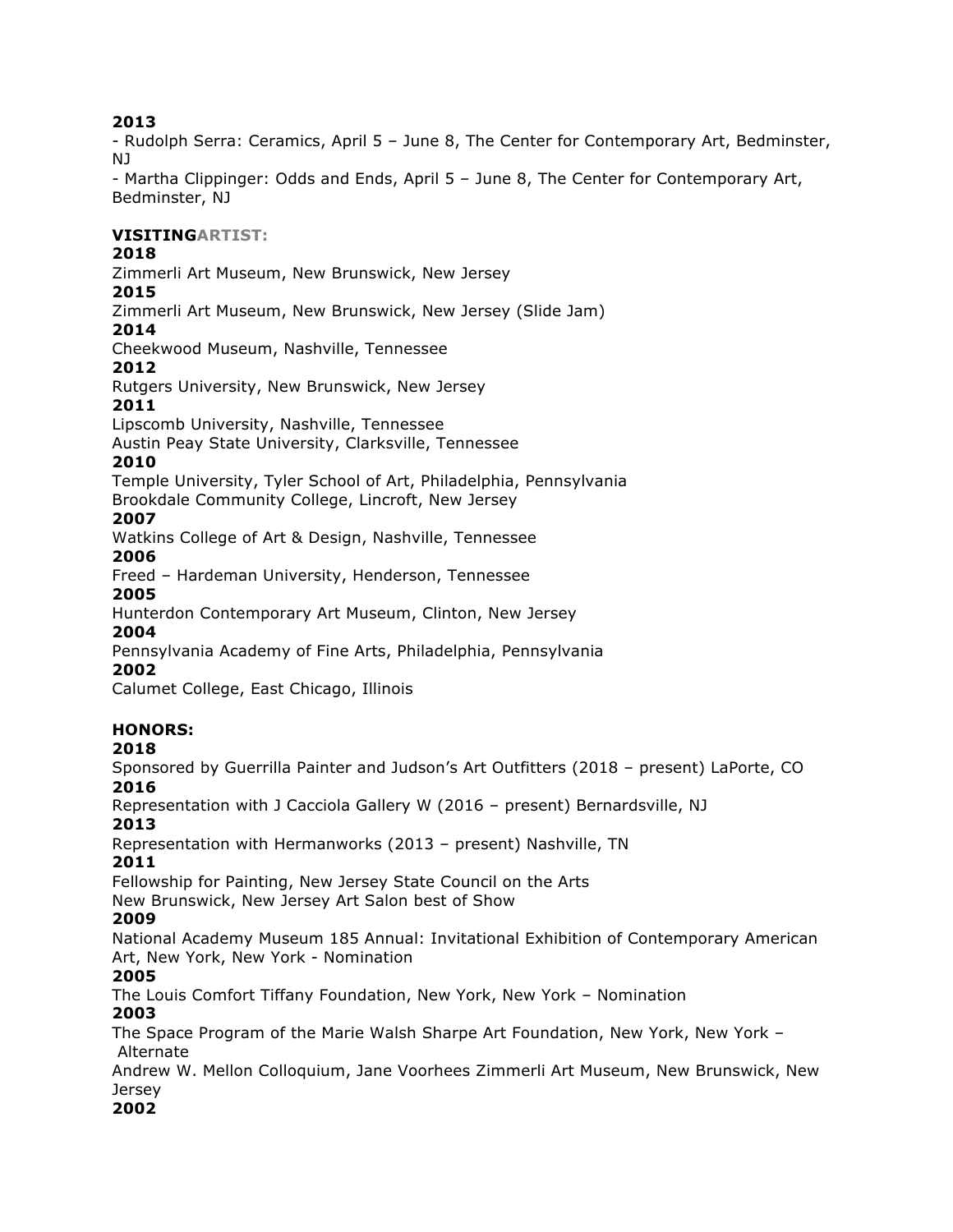Ta/Ga Competitiveness Pool Funds Award. Mason Gross School of the Arts, Rutgers University, New Brunswick, New Jersey

#### **COLLECTION:**

Lipscomb University, Nashville, Tennessee Hermanworks, Nashville, Tennessee Tall Grass Art Association, Park Forest, Illinois Hunterdon Art Museum, Clinton, New Jersey Dream Catchers, Greenwood Valley, Colorado Pinnacle Bank, Nashville, Tennessee ETC Management, Nashville, Tennessee First Tennessee Bank, Nashville, Tennessee

## **EDUCATION:**

UNDER GRADUATE: Bachelor of Science from Lipscomb University 1991 GRADUATE: Masters of Fine Arts from Mason Gross School of the Arts at Rutgers, The State University of New Jersey 2003

# **PUBLICATIONS:**

## **2014**

"Wes Sherman exhibits abstract paintings at Rahway's 1591 Gallery". NJ.com. May 01, 2014.

## **2012**

Dan Natale. "Art Walk Stirs Red Bank's Cultural Blood". RedBankGreen.com. November 26, 2012.

Jeanine Thweatt-Bates. "Cyborg Selves: A Theological Anthropology of the Posthuman (Ashgate Science and Religion)". Ashgate. 2012.

"'Prismatic' exhibit opens at Arts Guild". NJ Today. April 5, 2012.

Rachel Mullen. "Contemporary landscape exhibition in Bedminster". Recorder Community Newspaper. – January 26, 2012.

Ralph J. Bellantoni. "Center for Contemporary Art host two new exhibits in Bedminster: Exhibits explore continuum of traditional landscape painting". myCentralJersey.com. – January 18, 2012.

Dan Bischoff. "On Art: Melding music to abstract artwork". Star Ledger. – January 19, 2012 Events in New Jersey. "Revisting Landscape: Paintings by Wes Sherman". New York Times. – January 6, 2012

Dan Bischoff. "Art bits: Wes Sherman, Adel Gorgy, sculpture at Noyes: Wes Sherman revisits landscape paintings". Star Ledger. – January 5, 2012

"Different Arts Exhibits With Different Themes Brighten Winter". BaskingRidgePatch. January 3, 2012

# **2011**

"Artist Lecture: Wes Sherman". Salamandrin's Emporium. December 1, 2011.

Joe Nolan. "Groundbreaking". Art Now Nashville. – November 1, 2011

Joe Nolan. "Fertile Soil: A new show of abstract painting gains ground at David Lipscomb". The Nashville Scene. – October 26, 2011

Lori Perkins. "Trahern Gallery Houses Wes Sherman Art Exhibit". *The All State*. - September 28, 2011

"New APSU Exhibit 'Re-presents' Historic Paintings". *Today @ APSU – University News*. August 23, 2011

"New APSU Exhibit 'Re-presents' Historic Paintings". *Clarksville Online*. August 23, 2011 "The Art of Wes Sherman: 'Borrowing from the Past'". *Business Clarksville*. August 24, 2011 "New APSU Exhibit 'Re-presents' Historic Paintings". *The LeafChronicle.com*. August 23,